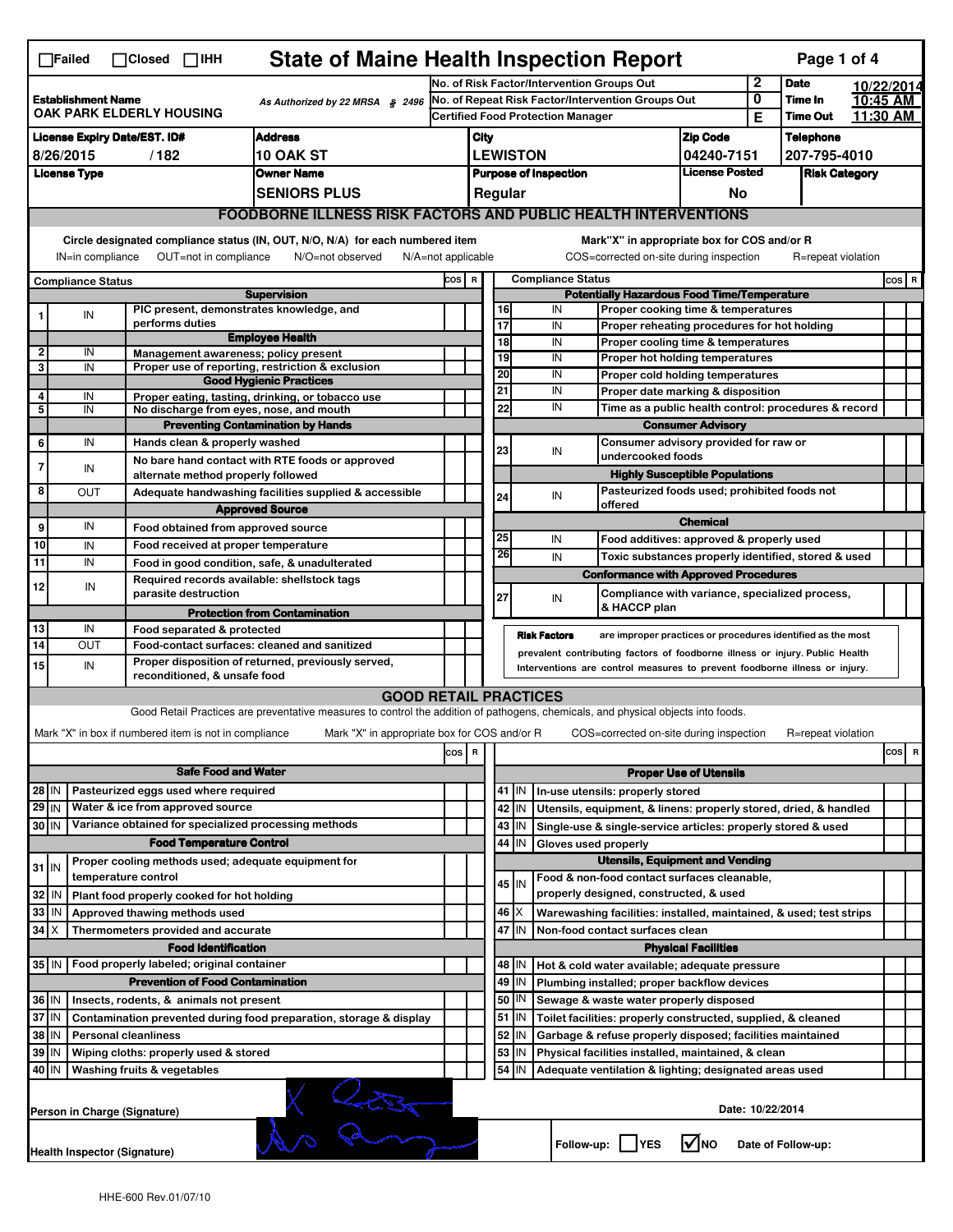|                                                       |                                 |                                 | <b>State of Maine Health Inspection Report</b> |    |                                |                                  |  |  |  |  |
|-------------------------------------------------------|---------------------------------|---------------------------------|------------------------------------------------|----|--------------------------------|----------------------------------|--|--|--|--|
| <b>Establishment Name</b><br>OAK PARK ELDERLY HOUSING |                                 | As Authorized by 22 MRSA § 2496 |                                                |    |                                |                                  |  |  |  |  |
| License Expiry Date/EST. ID#<br>8/26/2015<br>/182     | <b>Address</b><br>10 OAK ST     |                                 | City / State<br><b>LEWISTON</b>                | ME | <b>Zip Code</b><br>104240-7151 | <b>Telephone</b><br>207-795-4010 |  |  |  |  |
|                                                       | <b>Temperature Observations</b> |                                 |                                                |    |                                |                                  |  |  |  |  |
| Location                                              |                                 |                                 | <b>Notes</b>                                   |    |                                |                                  |  |  |  |  |
| hot water                                             | 110 plus                        |                                 |                                                |    |                                |                                  |  |  |  |  |
| frig                                                  | 40                              |                                 |                                                |    |                                |                                  |  |  |  |  |



**Date: 10/22/2014**

**Health Inspector (Signature)**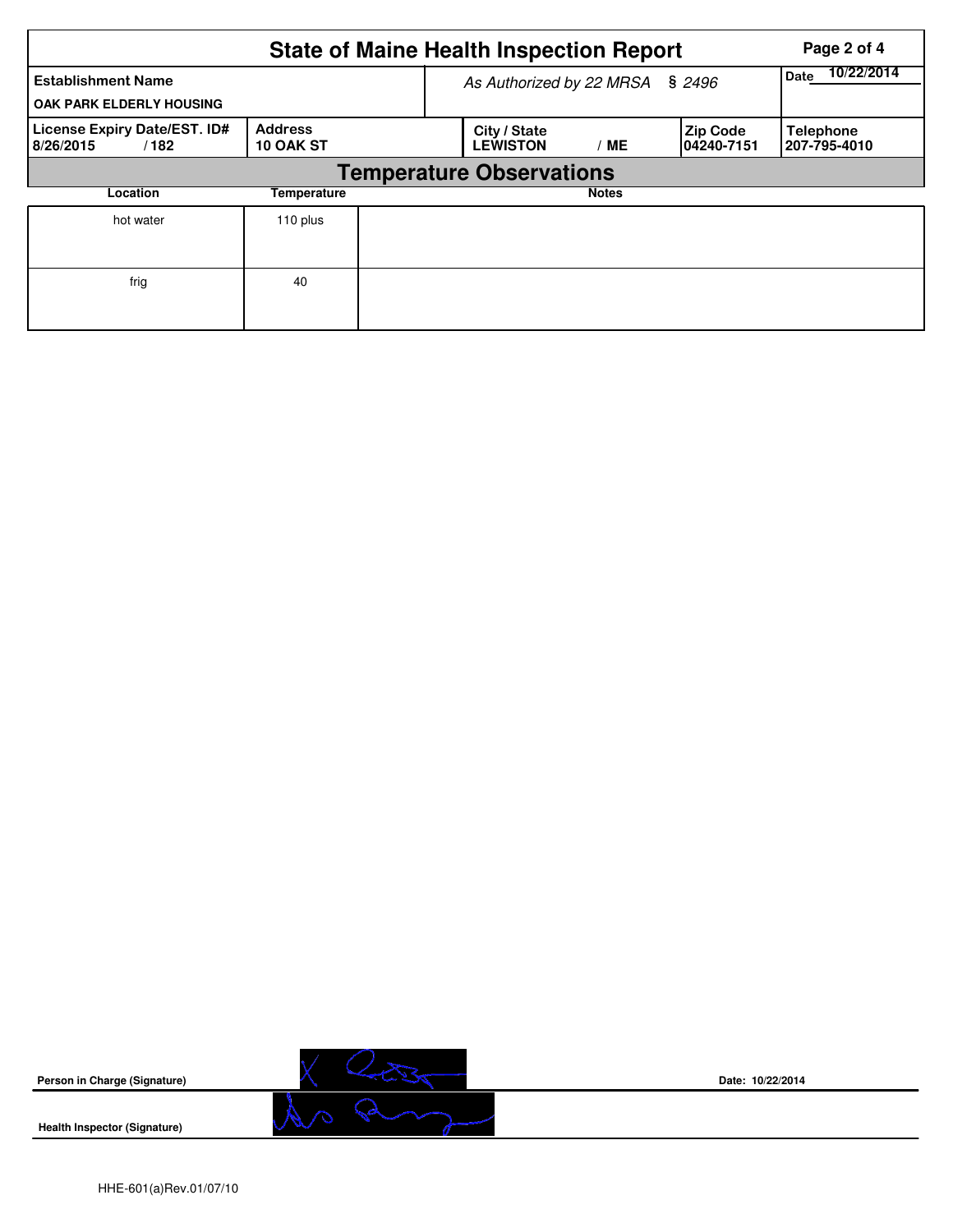|                                                                                                                                                    | Page 3 of 4                                                          |  |                               |  |      |            |  |  |  |
|----------------------------------------------------------------------------------------------------------------------------------------------------|----------------------------------------------------------------------|--|-------------------------------|--|------|------------|--|--|--|
| <b>Establishment Name</b>                                                                                                                          |                                                                      |  |                               |  | Date | 10/22/2014 |  |  |  |
| OAK PARK ELDERLY HOUSING                                                                                                                           |                                                                      |  |                               |  |      |            |  |  |  |
| License Expiry Date/EST. ID#<br>8/26/2015<br>/182                                                                                                  | <b>Address</b><br>City / State<br><b>LEWISTON</b><br>ME<br>10 OAK ST |  | <b>Zip Code</b><br>04240-7151 |  |      |            |  |  |  |
| <b>Observations and Corrective Actions</b>                                                                                                         |                                                                      |  |                               |  |      |            |  |  |  |
| Violations cited in this report must be corrected within the time frames below, or as stated in sections<br>8-405.11 and 8-406.11 of the Food Code |                                                                      |  |                               |  |      |            |  |  |  |
| 8: 6-301.11: N: Hand cleanser not available at hand wash sink or lavatory.                                                                         |                                                                      |  |                               |  |      |            |  |  |  |
| <b>INSPECTOR NOTES: needed</b>                                                                                                                     |                                                                      |  |                               |  |      |            |  |  |  |
| 14: 4-703.11: C: Manual and/or mechanical methods of sanitizing incomplete.                                                                        |                                                                      |  |                               |  |      |            |  |  |  |
| INSPECTOR NOTES: need sanitizer on premises-=-bleach ok to use                                                                                     |                                                                      |  |                               |  |      |            |  |  |  |

34: 4-302.12.(A): N: Inadequate number of food temperature measuring devices provided.

INSPECTOR NOTES: needed for refrigerator and also to take temps of food coming in from Seniors plus

46: 4-302.14: N: No chemical test kit available.

INSPECTOR NOTES: needed for bleach solution



**Date: 10/22/2014**